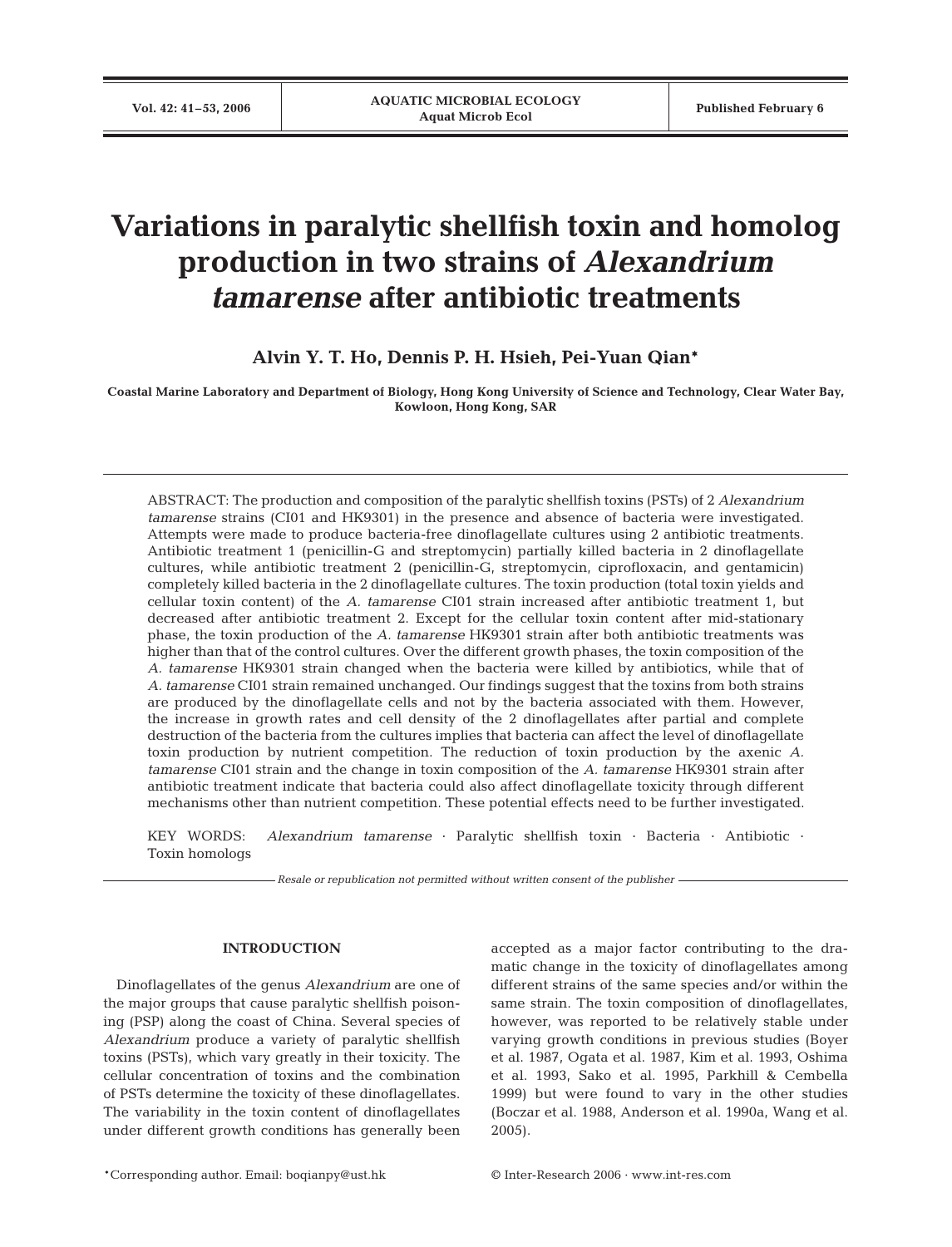Several research groups investigated the effects of bacteria on dinoflagellate toxicity by killing the dinoflagellate-associated microbiota in the cultures using antibiotic treatments (Gonzalez et al. 1992, Dantzer & Levin 1997, Lu et al. 2000, Hold et al. 2001). The effect of antibiotic treatments on dinoflagellate toxicity varies greatly from no effect to complete loss of algal toxicity. Antibiotic-treated dinoflagellate cultures were reported to produce the same levels of PSTs as those produced by cultures without antibiotic treatments (Dantzer & Levin 1997, Lu et al. 2000). These studies suggested that the dinoflagellate-associated bacteria are not involved in the toxin production in the dinoflagellate cultures. In contrast, Hold et al. (2001) and Gonzalez et al. (1992) reported that the production of PSTs in dinoflagellate cultures increased or decreased after antibiotic treatments, and suggested that the dinoflagellate-associated bacteria could influence toxin production in dinoflagellate cultures. As an extreme case, a marine PSTproducing alga (*Alexandrium lusitanicum)* completely lost its ability to produce toxins (Martins et al. 2004). While the effects of bacteria on toxin production are well studied, there are few studies on the effects of bacteria on the toxin composition produced by dinoflagellates.

In this study, the toxin production and composition of 2 local strains (CI01 and HK9301) of the dinoflagellate *Alexandrium tamarense* in the presence and absence of bacteria were investigated. Two antibiotic treatments were applied to develop axenic (bacteria-free) dinoflagellate cultures. Dinoflagellate growth, toxin production, and composition of antibiotic-treated dinoflagellate cultures were compared to those in the control cultures to elucidate the bacterial impacts on toxin production and stability of toxin composition produced by the dinoflagellate cultures.

### **MATERIALS AND METHODS**

**Dinoflagellate cultures.** The dinoflagellates *Alexandrium tamarense* CI01 (ATCI01) and *A. tamarense* HK9301 (ATHK9301) were isolated from Dapeng Bay, in the northwest coastal region of the South China Sea. Strain ATCI01 produces predominately C2 toxin (C2) with trace amounts of C1 toxin (C1), while strain ATHK9301 produces a variety of PSTs, including C1, C2 and Gonyautoxin (GTX) 1 to 5. The algae were grown in 150 ml of natural seawater supplemented with K medium (Keller et al. 1987) without silica in 250 ml conical flasks. The stationary cultures were maintained at 23.5°C on a 14:10 h light:dark cycle at a light intensity of 100 µmol quanta  $m^{-2} s^{-1}$  provided by cool white fluorescent tubes.

**Antibiotic treatments.** Combinations of the 4 antibiotics penicillin-G (Sigma), streptomycin (Sigma), gentamicin (ICN Biomedicals), and ciprofloxacin (ICN Biomedicals) were used to form 2 antibiotic mixtures. These mixtures were added to the dinoflagellate cultures 4 times: at the beginning of the experiments (Day 0) and then on Days 3, 6 and 9, respectively. The amount of antibiotic mixture added each time was the same. In antibiotic treatment 1, algal cultures were supplemented with a mixture of penicillin-G and streptomycin in accordance with Wang et al. (2004). The final concentrations of penicillin-G and streptomycin in the medium were 60 and 134  $\mu$ q ml<sup>-1</sup>, respectively. In antibiotic treatment 2, algal cultures were supplemented with a mixture of penicillin-G, streptomycin, gentamicin, and ciprofloxacin in accordance with Hold et al. (2001). The final concentrations of penicillin-G, streptomycin, gentamicin, and ciprofloxacin were 25, 25, 240, and 46  $\mu$ g ml<sup>-1</sup>, respectively. Both mixtures were used in the 2 studies to produce axenic algal cultures. The stocks of antibiotics were prepared with Milli-Q water, which was filtered through 0.22 µm membrane filter and stored at –20°C. To prevent fungal growth, amphotericin B (Gibco) at a final concentration of 46  $\mu$ q ml<sup>-1</sup> was added to the antibiotic-treated dinoflagellate cultures. The dinoflagellate cultures (15 ml) with and without antibiotic treatment were harvested on Day 12, centrifuged  $(3600 \times q, 5 \text{ min})$ , washed with autoclaved seawater, and inoculated into 150 ml of sterile K medium. Seven replicates were prepared for each type of the dinoflagellate culture: 2 replicates were used to assess the axenic state of the dinoflagellate cultures, while the remainder were used to determine the dinoflagellate toxicity. All cultures were kept under the same conditions as previously described.

**Assessment of the axenic status of antibiotic-treated dinoflagellate cultures.** Samples (1 ml each) were taken on Day 6 (mid-exponential phase [MEP]), Day 12 (early stationary phase [ESP]), Day 21 (mid-stationary phase [MSP]), and Day 30 (late stationary phase [LSP]) from dinoflagellate cultures with and without antibiotic treatment and inoculated onto marine agar (MA) 2216 (Difco) plates and into tubes containing 9 ml of the liquid media marine broth (MB) 2216, yeast extract and peptone (YEP) medium (3 g of yeast extract and 5 g of peptone in 1 l of seawater), and YEP medium supplemented with dinoflagellate cell extracts  $(1.0 \times$  $10<sup>7</sup>$  cells in 1 l of dinoflagellates were harvested and lysed). The inoculated MA plates and liquid media were incubated at 23.5°C for 14 d. Continuous shaking (120 rpm) was applied to the inoculated liquid media. In addition, a 1 ml sample was taken and stained with 4,6-diamidino-2-phenylindole (DAPI) (Roche Diagnostics) solution (final concentration =  $5 \mu g$  ml<sup>-1</sup>) and sub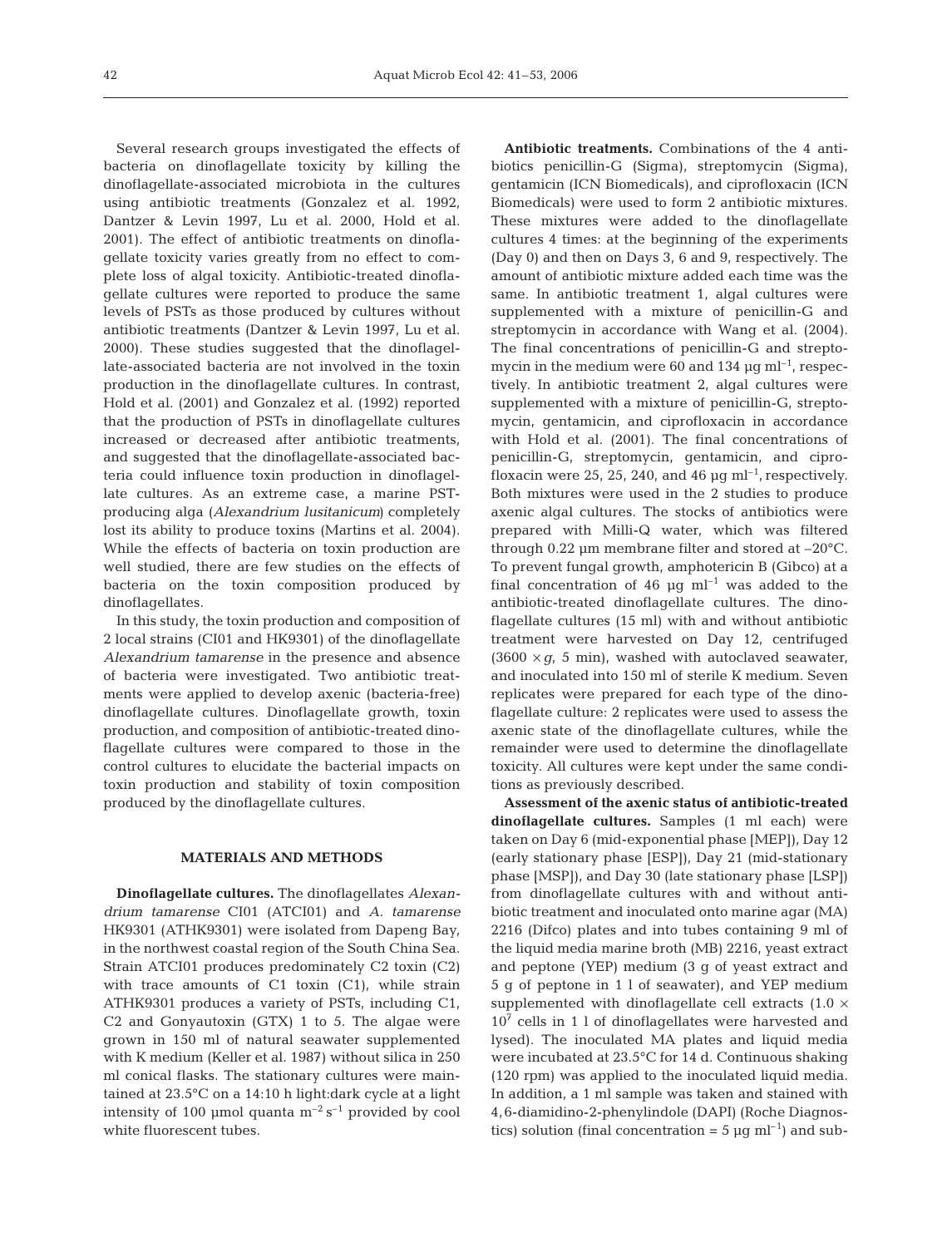sequently incubated in the dark at room temperature (ca. 23.5°C) for 10 min. The stained dinoflagellate culture was then filtered onto a black polycarbonate 0.22 mm membrane (Osmonics), and photographed under a fluorescent microscope equipped with a camera.

**Dinoflagellate growth curves.** Samples (1 ml) were taken from dinoflagellate cultures every 3 d and fixed in Lugol's solution and stored at room temperature. They were then diluted in autoclaved seawater and 100 µl of properly diluted samples were transferred into the wells of a 96 well microtitre plate (Corning). In each well, the number of dinoflagellate cells with an intact cell wall was determined by direct count under a light microscope. The growth rates of the dinoflagellates were calculated as described by Wang et al. (2002).

**Dinoflagellate toxin production.** Dinoflagellate cells in 1 ml samples were harvested by centrifugation at  $3600 \times g$  for 5 min at room temperature and were resuspended in 0.5 ml of 50 mM acetic acid. Cells were disrupted by freezing and thawing, followed by sonication on ice. The extracts were then centrifuged at  $10000 \times g$  for 5 min at 4<sup>o</sup>C and the supernatants were subjected to toxin analysis.

Toxin analysis was performed using a Hewlett-Packard HP1100 high performance liquid chromatography-fluorescence detection system (HPLC-FLD) as described by Wang et al. (2002). HPLC analytical standards of GTXs were purchased from the National Research Council (NRC) of Canada. Since C1 and C2 standards were not commercially available, we used ATCI01 to produce mg quantities of C1 and C2 toxins (Wang et al. 2002). Toxins were purified using gel filtration columns (Bio-Gel P2, BioRad Laboratories,  $\sim$ 45–90 µm) and a reverse-phase C18 column (125 Å) (Waters Corporation). The purity and concentration were determined using HPLC and Nuclear Magnetic Resonance (NMR) spectroscopy.

The HPLC method used in this study followed that described by Oshima (1995), which was modified by Anderson et al. (1996) for better separation and higher sensitivity of C toxins. By optimizing reaction conditions, the detection limit of PSTs attained by HPLC can be as low as 17 to 110 fmol (Oshima 1995). In our laboratory, similar detection limits, i.e. ca. 10 to 230 fmol of toxin standards, can be achieved. The lowest C2 cellular content of ATCI01 is about 20 fmol cell–1 and the lowest cellular PSTs of ATHK9301 are: 0.15 (GTX2/3) to 20 (GTX1/4) fmol cell<sup>-1</sup>. Therefore, the total amount of toxin in the samples with lowest cell density  $({\sim}1000 \text{ cells m}^{-1})$  is sufficiently high to produce sharp and clear peaks and gain good results. Briefly, 2 mobile phases (G- and C-buffers) were used for the separation of GTXs and C toxins, respectively.

The C-buffer was made from 2 mM tetrabutylammonium phosphate (Sigma) adjusted to pH 5.8. The G-buffer was made from 2 mM sodium 1-heptanesulfonate (Fluka) and 30 mM ammonium phosphate (pH 7.1). In the post column reaction system (PCRS), the column eluate was mixed with an oxidizing solution made from 7 mM periodic acid (Sigma) in 50 mM potassium phosphate buffer (pH 11.0), and then mixed with 0.5 M acetic acid. The temperatures of the post column reaction for C toxins and for GTXs were 45 and 85°C, respectively. The flow rates for the column separation and PCRS were adjusted to 0.8 and 0.4 ml  $min^{-1}$ , respectively. Five µl of each sample was injected into the HPLC by the auto-sampler.

**Statistical analyses.** For each treatment experiment, cell density, toxin yield, cellular toxin content, and toxin composition were measured. Data from Days 6, 12, 21 and 30 corresponding to MEP, ESP, MSP, and LSP were analyzed using 1-way ANOVA followed by Tukey's multiple comparison tests (Tukey's HSD) to assess the effects of antibiotic treatments on dinoflagellate cell growth and toxicity. For toxin composition of ATHK9301 cultures, 1-way ANOVA and Tukey's HSD were also used to check the changes in PST homologs over different growth phases.

## **RESULTS**

#### **Assessment of residual bacteria**

The results of bacterial counts indicate that antibiotic treatment 1 killed 60 to 98% of the cultivable bacteria in both the ATCI01 and ATHK9301 cultures (Table 1). Bacterial growth, however, gradually resumed in the absence of antibiotics. No bacterial growth was detected by either the plating method or liquid media inoculation in the ATCI01 and ATHK9301 cultures with antibiotic treatment 2 (Table 1). Using epifluorescence microscopy, bacteria were still observed in the dinoflagellate cultures after antibiotic treatment 1, but not after antibiotic treatment 2 (Figs. 1 & 2). These results further confirmed that the dinoflagellate cultures were axenic after antibiotic treatment 2.

## **Dinoflagellate growth**

The growth rates in log phase with ATCI01 and ATHK9301 cultures increased after antibiotic treatments (Table 2). All the dinoflagellate cultures grew exponentially and reached the highest growth rate on Day 6. Thereafter, cell division in the control culture ceased and entered a distinct stationary phase, while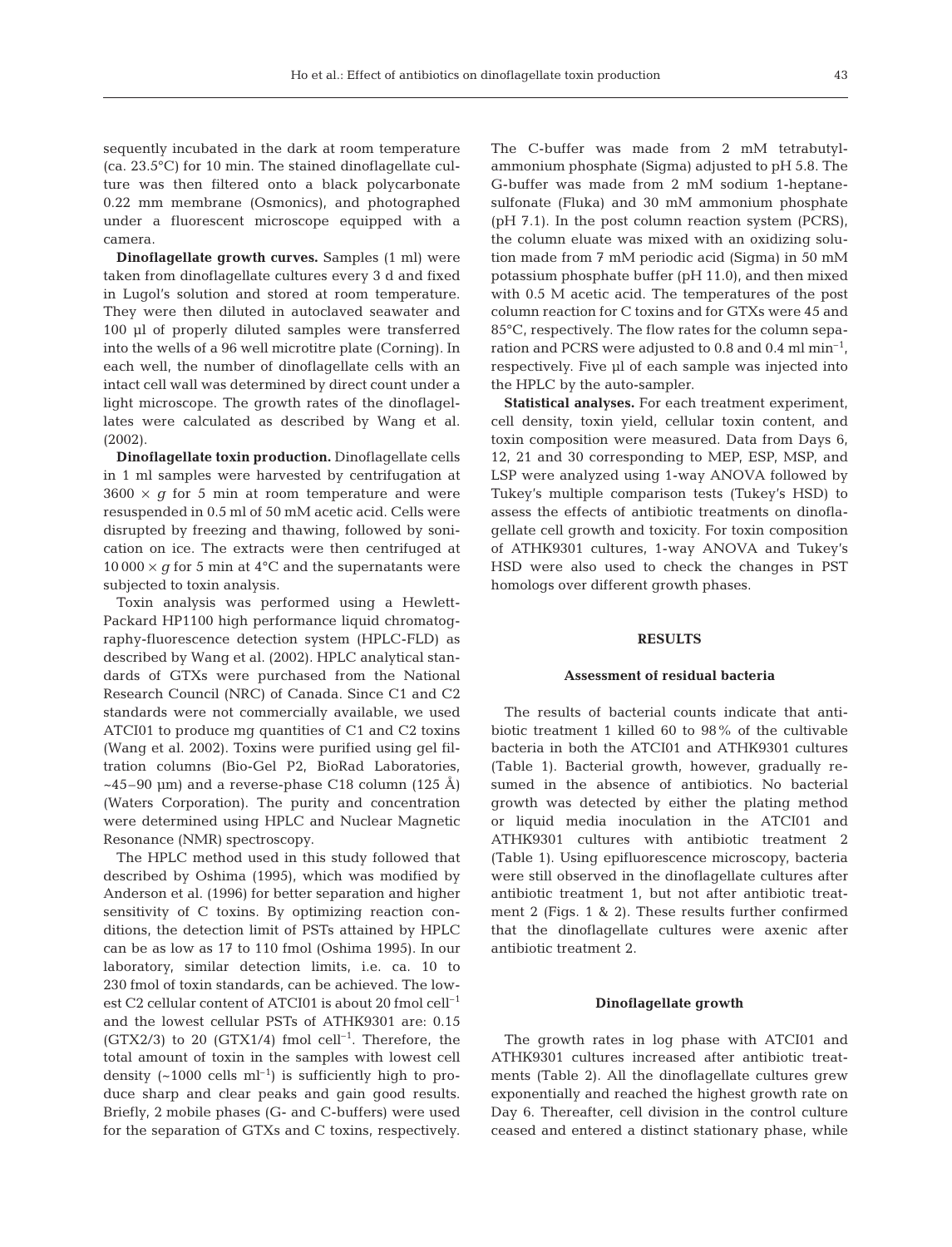Table 1. Assessment of residual bacteria in cultures of *Alexandrium tamarense* CI01 and HK9301 (ATCI01 and ATHK9301) by cultivating algal samples in marine agar 2216 (MA), marine broth 2216 (MB), medium containing yeast extract and peptone (YEP), and YEP medium supplemented with algal extracts. Total bacterial count:  $\times 10^6$  colony forming units ml<sup>-1</sup>; % of bacteria removed by antibiotic treatments = (bacterial count from control culture – bacterial count from antibiotic treated culture)/bacterial count from control culture ×100. +: bacterial growth observed; -: bacterial growth not observed; MEP: mid-exponential phase (Day 6); ESP: early stationary phase (Day 12); MSP: mid-stationary phase (Day 21); LSP: late stationary phase (Day 30)

| Culture                       | Sample     | $-ATCI01$                     |                   | ATHK9301-        |                              |                             |                                  |            |                                  |
|-------------------------------|------------|-------------------------------|-------------------|------------------|------------------------------|-----------------------------|----------------------------------|------------|----------------------------------|
|                               |            | MA                            | MB                | YEP              | $YEP +$<br>ATCI01<br>extract | MA                          | MB                               | <b>YEP</b> | $YEP +$<br>ATHK9301<br>extract   |
| Control                       |            |                               |                   |                  |                              |                             |                                  |            |                                  |
|                               | <b>MEP</b> | 0.88                          | $^{+}$            | $^{+}$           | $^{+}$                       | 0.56                        | $\begin{array}{c} + \end{array}$ | $^{+}$     | $\begin{array}{c} + \end{array}$ |
|                               | <b>ESP</b> | 2.76                          | $\qquad \qquad +$ | $+$              | $\ddot{}$                    | 2.16                        | $\ddot{}$                        | $\ddot{}$  | $\boldsymbol{+}$                 |
|                               | <b>MSP</b> | 5.47                          | $^{+}$            | $^{+}$           | $^{+}$                       | 4.73                        | $^{+}$                           | $^{+}$     | $^{+}$                           |
|                               | LSP        | 5.32                          | $\qquad \qquad +$ | $\! +$           | $^{+}$                       | 2.98                        | $\ddot{}$                        | $\ddot{}$  | $\qquad \qquad +$                |
| <b>Antibiotic treatment 1</b> |            |                               |                   |                  |                              |                             |                                  |            |                                  |
|                               | <b>MEP</b> | 0.02<br>$(98\%)$              | $^{+}$            | $\boldsymbol{+}$ | $^{+}$                       | 0.001<br>$(99.8\%)$         | $^{+}$                           |            |                                  |
|                               | <b>ESP</b> | 0.26<br>$(91\%)$              | $\qquad \qquad +$ | $\boldsymbol{+}$ | $^{+}$                       | 0.09<br>$(96\%)$            | $+$                              |            |                                  |
|                               | MSP        | 0.89<br>$(84\%)$              | $\boldsymbol{+}$  | $^+$             | $^{+}$                       | 0.27<br>$(94\%)$            | $^{+}$                           | $\ddot{}$  | $^{+}$                           |
|                               | LSP        | 2.11<br>$(60\%)$              | $\qquad \qquad +$ | $\boldsymbol{+}$ | $\qquad \qquad +$            | 0.96<br>$(68\%)$            | $^{+}$                           | $^{+}$     | $^{+}$                           |
| <b>Antibiotic treatment 2</b> |            |                               |                   |                  |                              |                             |                                  |            |                                  |
|                               | <b>MEP</b> | $\boldsymbol{0}$<br>$(100\%)$ |                   |                  |                              | $\overline{0}$<br>$(100\%)$ |                                  |            |                                  |
|                               | <b>ESP</b> | $\mathbf{0}$<br>$(100\%)$     |                   |                  |                              | $\mathbf{0}$<br>$(100\%)$   |                                  |            |                                  |
|                               | <b>MSP</b> | $\overline{0}$<br>$(100\%)$   |                   |                  |                              | $\mathbf{0}$<br>$(100\%)$   |                                  |            |                                  |
|                               | <b>LSP</b> | $\overline{0}$<br>$(100\%)$   |                   |                  |                              | $\overline{0}$<br>$(100\%)$ |                                  |            |                                  |

cell division in all cultures after antibiotic treatments were extended for 6 to 9 d before entering a stationary phase.

The cell density in ATCI01 and ATHK9301 cultures after antibiotic treatments was clearly higher than that of the control culture throughout the growth curve (Fig. 3). One-way ANOVA showed, in general, that there were significant differences between the control cultures of both algal strains and cultures after 2 different antibiotic treatments, in different growth phases (Table 3). A significant difference in cell density was also observed between antibiotic treatments 1 and 2 in cultures of strain ATHK9301 but not with those of strain ATCI01 (Table 3). Compared to the control culture, cell density of ATCI01 cultures increased by 14 to 107 and 24 to 153% with antibiotic treatments 1 and 2, respectively (Table 2). Similarly, the cell density in the ATHK9301 cultures increased by –4 to 52 and 52 to 79% in antibiotic treatments 1 and 2, respectively (Table 2). These results showed that the destruction of bacteria by antibiotics increased the growth rates and cell density in the dinoflagellate cultures.

#### **Dinoflagellate toxin production**

The highest toxin production in all cultures of ATCI01 was observed in the MSP or LSP (Fig. 4). With antibiotic treatment 1, the total toxin yields of ATCI01 in stationary phases (ESP, MSP and LSP) were 53 to 70% higher than those of the control cultures (Table 2). The cellular toxin content in the ESP and MSP was also higher (26 to 37%) than in the control cultures. However, the cellular toxin content decreased by 19% compared to the control cultures in LSP (Table 2). With antibiotic treatment 2, except for the total toxin yields on Day 30, the total toxin yields and cellular toxin content in the whole stationary phase were 35 to 42 and 46 to 60% lower than the control cultures (Table 2).

Compared to ATCI01, ATHK9301 produced a greater variety of PSTs, which were mostly produced in the ESP or LSP (Figs. 5 & 6). The total toxin yields and cellular toxin content in ATHK9301 cultures after antibiotic treatment 1 were higher than those of the control cultures (39 to 140 and 37 to 57%) throughout the growth phases except for LSP (Table 2). In antibiotic treatment 2,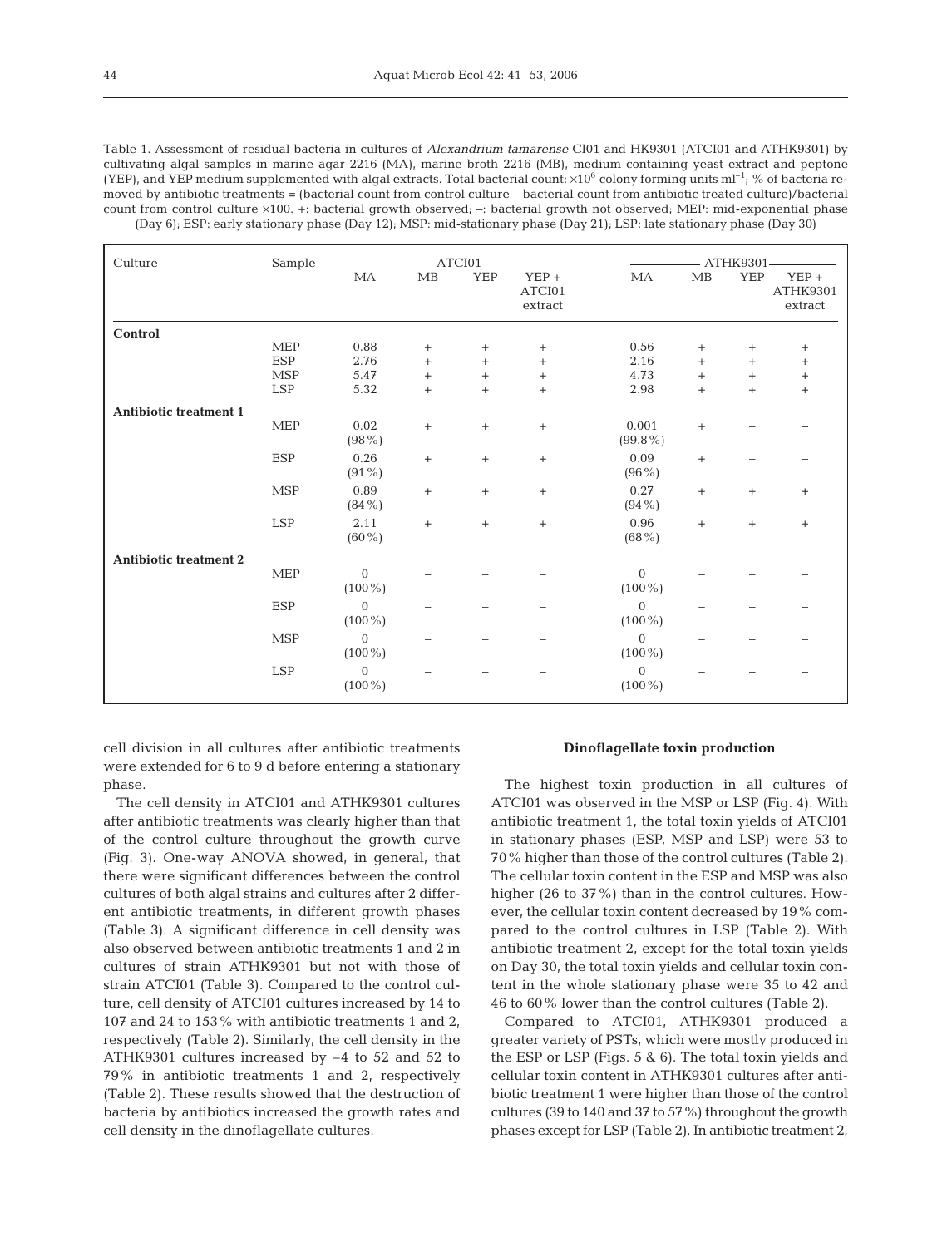the total toxin yields were 43 to 120% higher than those of the control cultures in the growth stages between MEP and the MSP (Table 2). Thereafter, they dropped to



Fig. 1. *Alexandrium tamarense*. Assessment of residual bacteria in the ATCI01 cultures with and without antibiotic treatments by fluorescent microscopy. The axenic nature of the dinoflagellate cultures was checked by direct microscopic observation of the dinoflagellate samples stained with DAPI. Arrows indicate the presence of bacterial cells

a level lower than those of the control cultures in LSP. The cellular toxin content was higher (16 to 23%) than that of the control group in the MEP and ESP, but lower

> (15 to 49%) than the control cultures thereafter (Table 2). Except in LSP, a significant difference could be observed between control and antibiotic-treated or between antibiotic treatments 1 and 2 of ATCI01 and ATHK9301 cultures throughout the growth phases (Table 3).

#### **Dinoflagellate toxin composition**

Two PSTs (C2 at a high level and its epimer derivative C1 at a trace level) were detected in all ATCI01 cultures throughout the growth phases. C1 and C2 made up 100% of the total toxin produced by ATCI01 with and without antibiotic treatments. This indicates that the identity of C1 and C2 in the ATCI01 cultures did not change with the presence or absence of bacteria.

Seven PSTs including C1/C2, GTX1/ 4, GTX5 and a trace amount of GTX2/3 (~1 mol % of total toxin) were detected in all ATHK9301 cultures. The mole percentage of toxins in the ATHK9301 cultures significantly changed with different growth phases (Fig. 7, Table 4). A significant difference was observed between the control and 2 antibiotictreated cultures but not between antibiotic treatment 1 and antibiotic treatment 2 (Fig. 7, Table 4). In all cultures, the mole percentage of GTX1/4 increased gradually while that of C1/C2, GTX5 and GTX2/3 decreased as the cultures aged. The mole percentage of C1/C2 increased from 36 to 50 and 48% in ESP, and from 18 to 31 and 32% in LSP after antibiotic treatments 1 and 2. In contrast, the mole percentage of GTX1/4 decreased from 64 to 44 and 45% in ESP and from 71 to 63 and 62% in LSP. A slight difference was observed in the mole percentages of GTX5 but not in GTX2/3 (Table 4).

## **DISCUSSION**

The antibiotic mixture in antibiotic treatment 1 containing penicillin-G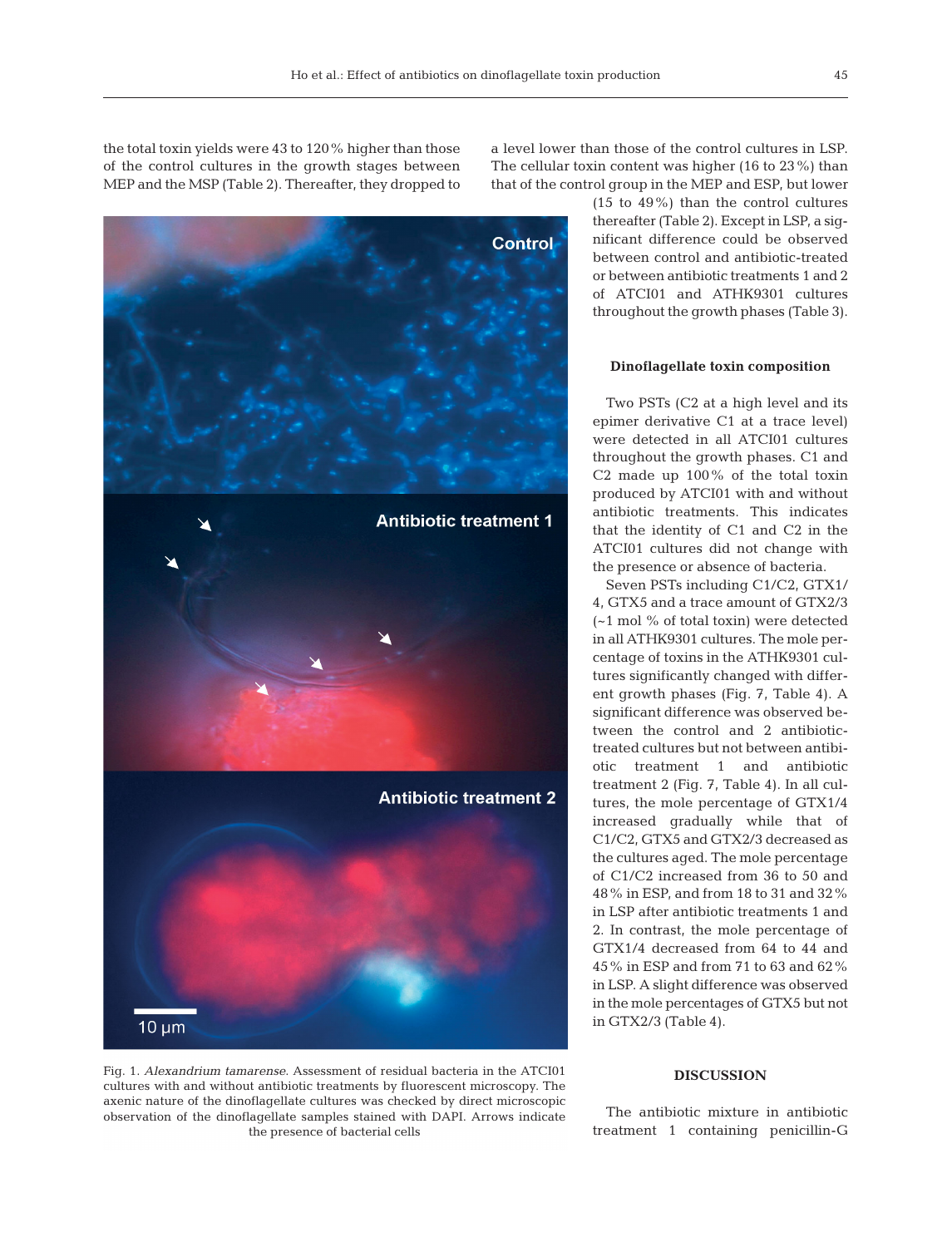and streptomycin killed over 90% of the cultivable bacteria in the dinoflagellate cultures. Bacterial growth was temporarily suppressed, but resumed in the dinoflagellate cultures without the presence of



Fig. 2. *Alexandrium tamarense*. Assessment of residual bacteria in ATHK9301 cultures with and without antibiotic treatments by fluorescent microscopy. Axenic nature of dinoflagellate cultures was checked by direct microscopic observation of dinoflagellate samples stained with DAPI. Arrows: presence of bacterial cells

antibiotics. Antibiotic treatment 2 was more efficient in killing bacteria from the dinoflagellate cultures. In fact, this antibiotic mixture (penicillin-G, streptomycin ciprofloxacin and gentamicin) was efficient in killing

> Gram-negative alpha- and gammaproteobacteria in dinoflagellate cultures (Hold et al. 2001). No bacterial growth was detected by the plating method in the ATCI01 and ATHK9301 cultures, indicating that the bacterial cell density in the dinoflagellate culture was below the detection limit (10 colony forming units  $ml^{-1}$ ). Since >95% of marine bacteria may be unculturable (Gallacher & Smith 1999), in this study, the residual bacteria in the antibiotictreated dinoflagellate cultures were further assessed using a combination of culture-dependent methods (growth in 3 liquid media) and fluorescent microscopy. Therefore, the possibility of detecting residual bacteria in the antibiotic-treated dinoflagellate cultures was increased. No residual bacteria were detected in the ATCI01 and ATHK9301 cultures using these methods. It is possible that there may have been some unculturable bacteria which lived inside the dinoflagellate cells and which survived antibiotic treatment 2, but which could not be detected using fluorescent microscopy. The cell density of the residual unculturable bacteria, if any, should be very low. Therefore the ATCI01 and ATHK9301 cultures in antibiotic treatment 2 could be considered as axenic cultures. To remove the antibiotics, the inocula of experimental dinoflagellate cultures were centrifuged and washed with autoclaved seawater. Although this may cause some stress to the algal cells, both control and antibiotictreated inocula were subjected to the same stress. The observed variations in growth and toxin production should simply be caused by the axenic or nonaxenic quality.

> The highest toxin production in all cultures of ATCI01 and ATHK9301 was observed in the stationary phase when phosphorus became a limiting factor. This is in good agreement with the observations of Wang et al. (2002) and Wang & Hsieh (2005), suggesting that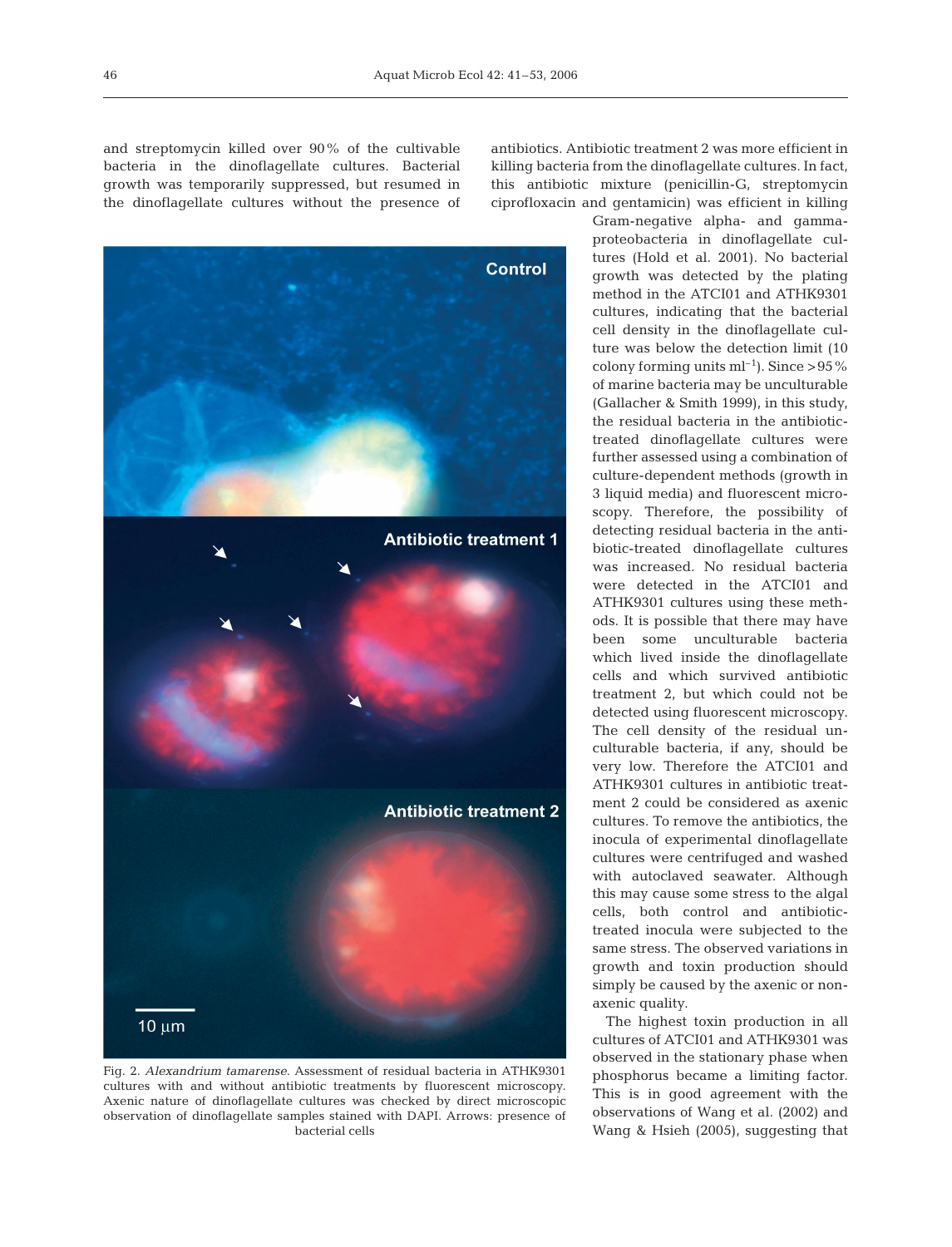Table 2. Comparisons between growth and toxin production in dinoflagellate cultures with and without antibiotic treatments. MEP: mid-exponential phase (Day 6); ESP: early stationary phase (Day 12); MSP: mid-stationary phase (Day 21); LSP: late stationary phase (Day 30). In parentheses = (antibiotic treated – control)/control  $\times$  100. na: not applicable

|                        |            | Algal growth<br>rate | Algal cell density<br>$(x10^6$ cells $l^{-1}$ ) | Total toxin yield<br>(nmol $l^{-1}$ ) | Total cellular toxin<br>content (fmol cell $^{-1}$ ) |
|------------------------|------------|----------------------|-------------------------------------------------|---------------------------------------|------------------------------------------------------|
| ATCI01                 |            |                      |                                                 |                                       |                                                      |
| Control                | <b>MEP</b> | 0.94                 | 14.0                                            | 435                                   | 31                                                   |
|                        | <b>ESP</b> | na                   | 15.8                                            | 586                                   | 37                                                   |
|                        | <b>MSP</b> | na                   | 16.9                                            | 746                                   | 44                                                   |
|                        | <b>LSP</b> | na                   | 8.3                                             | 401                                   | 48                                                   |
| Antibiotic treatment 1 | <b>MEP</b> | $1.11 (+18)$         | $15.9 + 14$                                     | $542 (+25)$                           | $34 (+9)$                                            |
|                        | <b>ESP</b> | na                   | $19.5 (+24)$                                    | $994 (+70)$                           | $51 (+37)$                                           |
|                        | <b>MSP</b> | na                   | $20.5 (+21)$                                    | $1142 (+53)$                          | $56 (+26)$                                           |
|                        | <b>LSP</b> | na                   | $17.1 (+107)$                                   | $669 (+67)$                           | $39(-19)$                                            |
| Antibiotic treatment 2 | <b>MEP</b> | $1.22 (+30)$         | $17.4 (+24)$                                    | $284 (-35)$                           | $16(-48)$                                            |
|                        | <b>ESP</b> | na                   | $25.1 (+59)$                                    | $374 (-36)$                           | $15(-60)$                                            |
|                        | <b>MSP</b> | na                   | $24 (+42)$                                      | $431(-42)$                            | $18(-59)$                                            |
|                        | <b>LSP</b> | na                   | $20.9 + 153$                                    | $542 (+35)$                           | $26(-46)$                                            |
| <b>ATHK9301</b>        |            |                      |                                                 |                                       |                                                      |
| Control                | <b>MEP</b> | 0.61                 | 9.2                                             | 636                                   | 69                                                   |
|                        | <b>ESP</b> | na                   | 10.6                                            | 638                                   | 60                                                   |
|                        | <b>MSP</b> | na                   | 13.3                                            | 883                                   | 67                                                   |
|                        | <b>LSP</b> | na                   | 12.4                                            | 1259                                  | 102                                                  |
| Antibiotic treatment 1 | <b>MEP</b> | $1.03 (+69)$         | $8.8(-4)$                                       | $885 (+39)$                           | $101 (+45)$                                          |
|                        | <b>ESP</b> | na                   | $16.1 (+52)$                                    | $1529 (+140)$                         | $95 (+57)$                                           |
|                        | <b>MSP</b> | na                   | $20 (+51)$                                      | $1828 (+107)$                         | $91 (+37)$                                           |
|                        | <b>LSP</b> | na                   | $13.3 (+8)$                                     | $1118(-11)$                           | $84(-17)$                                            |
| Antibiotic treatment 2 | <b>MEP</b> | $1.31 (+115)$        | $13.9 (+52)$                                    | $1121 (+76)$                          | $81 (+16)$                                           |
|                        | <b>ESP</b> | na                   | $19 (+79)$                                      | $1404 (+120)$                         | $74 (+23)$                                           |
|                        | <b>MSP</b> | na                   | $22.3 (+68)$                                    | $1260 (+43)$                          | $57(-15)$                                            |
|                        | <b>LSP</b> | na                   | $19.5 (+57)$                                    | $1002(-20)$                           | $52(-49)$                                            |



Fig. 3. Effects of antibiotic treatments on dinoflagellate growth in (A) ATCI01 cultures and (B) ATHK9301 cultures. Data are means ± SD of 4 to 5 replicates



Fig. 4. Effects of antibiotic treatments on (A) toxin yields annd (B) cellular toxin content in ATCI01 cultures. Data are means ± SD of 4 to 5 replicates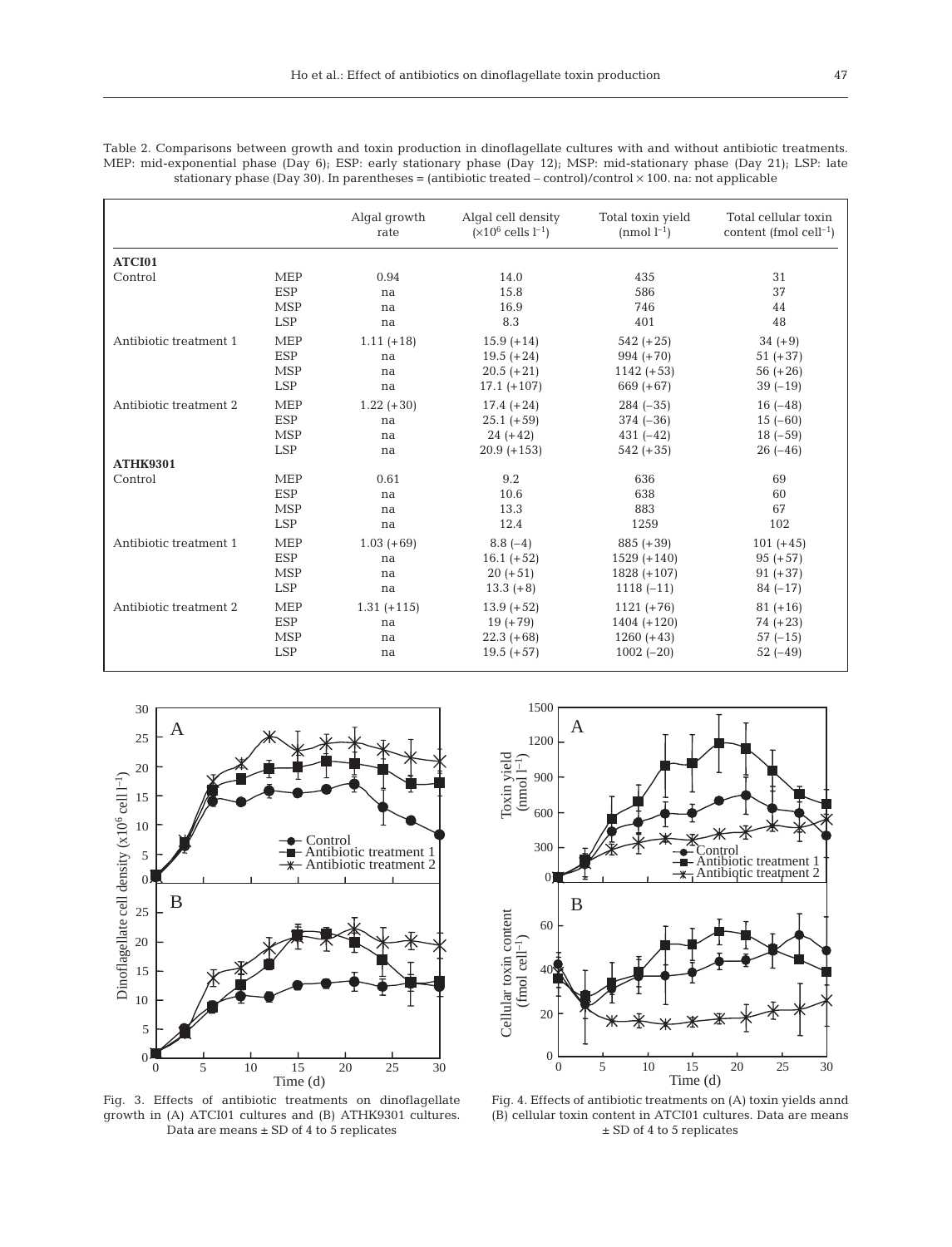| Table 3. ANOVA and Tukey's HSD of pooled data of 2 algal strains showing effect of antibiotic treatments on algal cell density.          |
|------------------------------------------------------------------------------------------------------------------------------------------|
| toxin yield and cellular toxin contents at different growth phases. Tukey's HSD: values arranged from left to right in ascending         |
| order; those not significantly different ( $p = 0.05$ ) are connected by a line. MEP: mid-exponential phase (Day 6); ESP: early station- |
| ary phase (Day 12); MSP: mid-stationary phase (Day 21); LSP: late stationary phase (Day 30); C: control culture; T1: antibiotic          |
| treatment 1: T2: antibiotic treatment 2                                                                                                  |

| Algae           |                | Tukey's HSD                                          |                                        |                                      |                                           |                                          |                                                                                                                                        |
|-----------------|----------------|------------------------------------------------------|----------------------------------------|--------------------------------------|-------------------------------------------|------------------------------------------|----------------------------------------------------------------------------------------------------------------------------------------|
|                 | Parameter      | Growth<br>phase                                      | <b>MS</b><br>effect                    | MS<br>error                          | $F_{2, 9-ATCI01}$<br>$F_{2, 12-ATHK9301}$ | p                                        | Culture                                                                                                                                |
| ATCI01          | Cell density   | <b>MEP</b><br><b>ESP</b><br><b>MSP</b><br><b>LSP</b> | 11.633<br>85.633<br>50.619<br>1167.871 | 1.871<br>3.635<br>3.427<br>4.712     | 6.218<br>23.444<br>14.773<br>35.630       | 0.020<br>0.020<br>0.001<br>< 0.001       | T1<br>T <sub>2</sub><br>$rac{C}{C}$<br>$\overline{T1}$<br>$\frac{T2}{T2}$<br>$\overline{T1}$<br>$\overline{T1}$<br>$\overline{T2}$     |
|                 | Toxin yield    | <b>MEP</b><br><b>ESP</b><br><b>MSP</b><br><b>LSP</b> | 68010<br>401643<br>511819<br>74094     | 2109<br>6227<br>5774<br>5283         | 32.252<br>64.497<br>88.640<br>14.025      | < 0.001<br>< 0.001<br>< 0.001<br>0.002   | $\frac{T2}{T2}$ $\frac{T2}{C}$<br>$rac{C}{C}$<br>$rac{C}{T2}$<br>T1<br>T1<br>T1<br>$\mathbb{T}1$                                       |
|                 | Cellular toxin | <b>MEP</b><br><b>ESP</b><br><b>MSP</b><br><b>LSP</b> | 367<br>1348<br>1522<br>500             | 13.085<br>31.405<br>26.026<br>30.267 | 28.070<br>42.913<br>58.482<br>16.513      | < 0.001<br>< 0.001<br>< 0.001<br>0.001   | $\frac{C}{C}$ $\frac{C}{T1}$<br>$\frac{T2}{T2}$<br>T1<br>$\frac{T1}{T1}$<br>T2                                                         |
| <b>ATHK9301</b> | Cell density   | <b>MEP</b><br><b>ESP</b><br><b>MSP</b><br><b>LSP</b> | 40.570<br>90.868<br>110.447<br>74.273  | 0.845<br>0.470<br>3.018<br>2.063     | 48.025<br>193.362<br>36.599<br>36.008     | < 0.001<br>< 0.001<br>< 0.001<br>< 0.001 | $\mathsf{C}$<br>T2<br>T1<br>$rac{C}{C}$<br>T1<br>T2<br>T1<br>T <sub>2</sub><br>T1<br>T2                                                |
|                 | Toxin yield    | <b>MEP</b><br><b>ESP</b><br><b>MSP</b><br><b>LSP</b> | 293692<br>1163796<br>1130375<br>82585  | 3948<br>5812<br>6565<br>3756         | 74.391<br>200.233<br>172.173<br>21.989    | < 0.001<br>< 0.001<br>< 0.001<br>< 0.001 | $\frac{C}{C}$ $\frac{C}{T2}$<br>T1<br>T2<br>$\rm{T}1$<br>$\mathsf{T}2$<br>$\frac{T1}{C}$<br>T2<br>T1                                   |
|                 | Cellular toxin | <b>MEP</b><br><b>ESP</b><br><b>MSP</b><br><b>LSP</b> | 1215<br>1524<br>1621<br>3347           | 78.100<br>41.473<br>87.085<br>91.425 | 15.559<br>36.744<br>18.618<br>36.612      | < 0.001<br>< 0.001<br>< 0.001<br>< 0.001 | $\mathbf C$<br>$\operatorname{T2}$<br>$\frac{T1}{T1}$<br>$\frac{C}{T2}$<br>T2<br>$\mathsf{C}$<br>$\overline{\rm C}$<br>$\rm{T}1$<br>T2 |

the toxins produced by the 2 toxic dinoflagellates were secondary metabolites. The enhancement of PST production by phosphorus-limiting dinoflagellate cultures has also been well documented in other studies (Anderson et al. 1990b, Flynn et al. 1994, Bechemin et al. 1999, John & Flynn 2000, Guisande et al. 2002).

Although toxic dinoflagellates have generally been considered as the sole source of PST, bacteria have recently been reported to be PST producers (Kodama et al. 1988, Gallacher et al. 1997) or capable of significantly affecting algal toxicity (Gonzalez et al. 1992, Doucette & Powell 1998, Hold et al. 2001). In natural environments, bacteria co-exist with harmful algal bloom species. In order to prevent or reduce the events of PST poisoning, it is necessary to study the roles of bacteria in algal toxin production. The easiest way to study the bacterial–algal interaction in algal cultures is to start with laboratory experiments under controlled conditions before applying the knowledge to natural environments.

The influences of algal toxin production by bacteria have been reviewed by Doucette et al. (1998) and Gallacher & Smith (1999). Direct influences include autonomous production or metabolism of PSTs. Indirect influences include production of unknown cofactors which inhibit or stimulate dinoflagellate toxin synthesis, secretion of signaling molecules that control cellular and communicating processes in dinoflagellates and influence nutrient availability which thus affect dinoflagellate metabolism and toxicity. Total toxin production and cellular toxin content of ATCI01 and ATHK9301 cultures after antibiotic treatment 1 were higher than that of the control cultures. This can be explained by killing or inhibiting the growth of bacteria that can degrade algal toxins or compete for nutrients with dinoflagellates in the dinoflagellate cultures (Table 1), which may make more nutrients (e.g. phosphate, Gurung et al. 1999) available and increase the numbers of dinoflagellate cells (Fig. 3), and thus toxin production. It is also possible that certain toxin-producing or stimulative bacteria that were not killed by the antibiotics might have increased their activity due to the elimination of competition by the cultivable bacteria that were killed by the antibiotics. Bacterial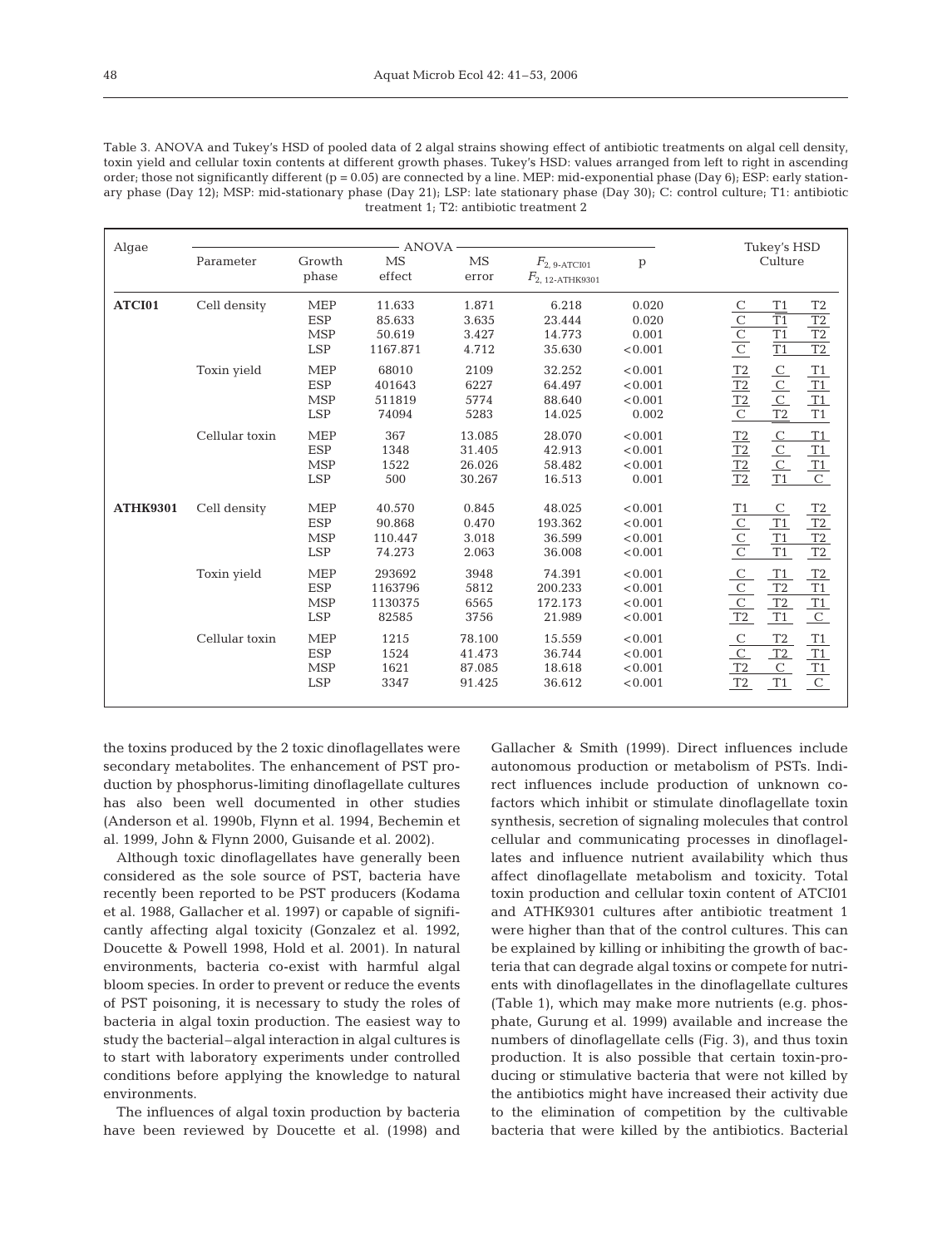

Fig. 5. Effects of antibiotic treatments on toxin yields in ATHK9301 cultures. Data are means ± SD of 4 to 5 replicates



Fig. 6. Effects of antibiotic treatments on cellular toxin content in ATHK9301 cultures. Data are means ± SD of 4 to 5 replicates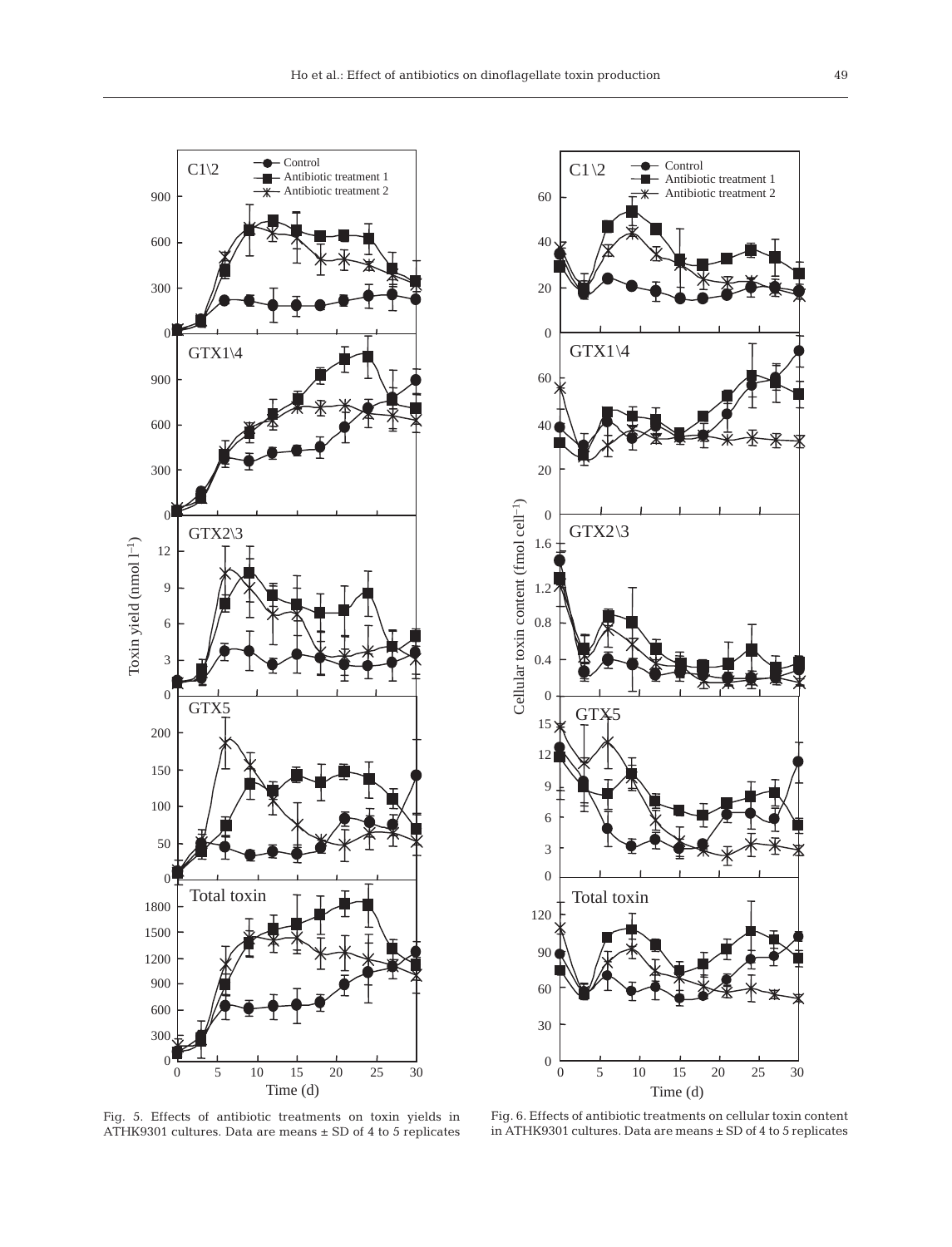growth resumed rapidly in aged ATCI01 and ATHK9301 cultures, especially in LSP. This rebounding of bacterial growth may have negative effects on either dinoflagellate growth or toxin production and, therefore, toxin yield and cellular toxin contents in cultures of ATCI01 and ATHK9301 after antibiotic treatment 1 dropped rapidly in LSP. The effects of these remaining bacteria on the toxicity of ATCI01 and



Fig. 7. Effects of antibiotic treatments on toxin composition in ATHK9301 cultures. Data are means  $\pm$  SD of 4 to 5 replicates

ATHK9301 should be further investigated to obtain a clearer picture of the direct role of bacteria in algal toxin production. One residual bacterium isolated from the ATCI01 and HK9301 cultures exposed to antibiotic treatment 1 was capable of enhancing toxin production of the dinoflagellates with which it was associated (A. Y. T. Ho et al. unpubl.).

The total toxin production and cellular toxin content of ATCI01 cultures after antibiotic treatment 2, however, were dramatically reduced even though an enhancement of cell growth was observed as in antibiotic treatment 1. Streptomycin and gentamicin are aminoglycosides that not only disable bacterial ribosomes, but also affect the small ribosomes in the mitochondria of eukaryotic cells (McKane & Kandel 1996). Enhancement of dinoflagellate growth was also demonstrated in the axenic dinoflagellate cultures that were inoculated into fresh media after the antibiotics had been washed away. Thus, the reduction of toxin production by the ATCI01 cells could be due to the killing of bacteria in the dinoflagellate culture rather than the poisoning effect of previous antibiotic treatments. These antibiotic-killed bacteria might include toxin-producing bacteria or bacteria that induce dinoflagellate toxin production. Toxin production in the axenic ATHK9301 cultures was higher during MEP and MSP, but was lower in LSP than that of the control cultures. The enhancing effect of the antibiotic treatment on toxin production by the ATHK9301 strain in the early growth stages might have been due to the higher nutrient availability as suggested above. It may also be due to the increased growth rates during the early growth stages in the axenic ATHK9301 culture (Table 2). Lower toxin production in the LSP could be due to the killing of bacteria that are involved in toxin production or due to a slow down or change in algal metabolism.

The complete loss of toxicity by *Alexandrium lusitanicum* has recently been reported by Martins et al. (2004), perhaps due to the elimination of associated bacteria essential for toxin synthesis after prolonged antibiotic treatments. In the present study, however, both the ATCI01 and ATHK9301 strains retained their ability to produce toxins in the axenic cultures (after antibiotic treatment 2), which suggests that the eliminated bacteria are not essential to toxin production in ATCI01 and ATHK9301 cultures; toxin production by these 2 strains may be a hereditary activity of the toxigenic algae, as suggested by Sako et al. (1992). However, both the total toxin yield and cellular toxin content of the axenic ATCI01 and ATHK9301 cultures throughout the growth phases were different from that of control cultures as described previously. These results are different from those of Kim et al. (1993) and Dantzer & Levin (1997), who recorded similar levels of toxin production in the axenic and wild type cultures.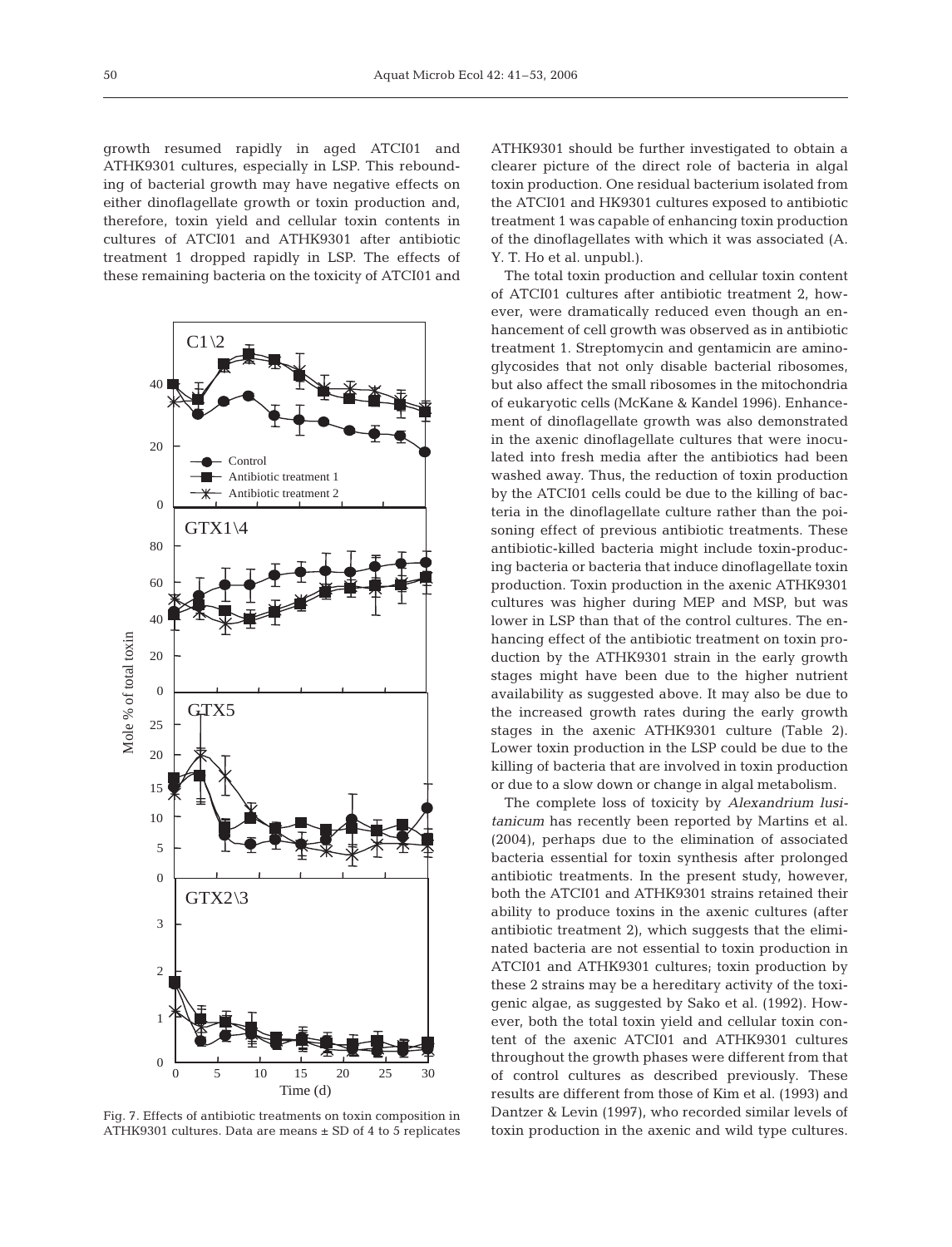Table 4. ANOVA and Tukey's HSD of pooled data showing effects of antibiotic treatments and changes of time (different growth phases) on toxin composition of ATHK9301 strain. Tukey's HSD: values arranged from left to right in ascending order; those not significantly different ( $p = 0.05$ ) are connected by a line. MEP: mid-exponential phase (Day 6); ESP: early stationary phase (Day 12); MSP: mid-stationary phase (Day 21); LSP: late stationary phase (Day 30); C: control culture; T1: antibiotic treatment 1; T2: antibiotic treatment 2

| Toxin  | Growth         |           | - ANOVA results - |            | Tukey's HSD  |                                                                     |  |  |
|--------|----------------|-----------|-------------------|------------|--------------|---------------------------------------------------------------------|--|--|
|        | phase          | MS effect | MS error          | $F_{2,12}$ | $\mathbf{p}$ | culture                                                             |  |  |
| C1/C2  | <b>MEP</b>     | 229.136   | 2.630             | 87.117     | < 0.001      | T <sub>2</sub><br>T1                                                |  |  |
|        | <b>ESP</b>     | 528.751   | 7.046             | 75.048     | < 0.001      | T1<br>T <sub>2</sub>                                                |  |  |
|        | <b>MSP</b>     | 255.123   | 5.329             | 47.874     | < 0.001      | T2<br>T1                                                            |  |  |
|        | <b>LSP</b>     | 306.955   | 6.384             | 48.085     | < 0.001      | $\frac{C}{C}$<br>T1<br>T2                                           |  |  |
| GTX1/4 | <b>MEP</b>     | 564.307   | 7.577             | 74.474     | < 0.001      | T2<br>T1<br>$\mathcal{C}$                                           |  |  |
|        | <b>ESP</b>     | 644.101   | 9.949             | 64.741     | < 0.001      | T1<br>T2                                                            |  |  |
|        | <b>MSP</b>     | 124.036   | 7.268             | 17.067     | < 0.001      | T2<br>T1                                                            |  |  |
|        | <b>LSP</b>     | 107.570   | 9.024             | 11.920     | 0.001        | $rac{C}{C}$<br>T1<br>T2                                             |  |  |
| GTX5   | <b>MEP</b>     | 138.197   | 2.973             | 46.481     | < 0.001      | T2<br>$\underline{\mathcal{C}}$<br>T1                               |  |  |
|        | <b>ESP</b>     | 5.072     | 1.219             | 4.162      | 0.042        | $\overline{C}$<br>T <sub>2</sub><br>T1                              |  |  |
|        | MSP            | 42.826    | 0.691             | 61.954     | < 0.001      | $\overline{C}$<br>T2<br>T1                                          |  |  |
|        | <b>LSP</b>     | 52.740    | 1.381             | 38.185     | < 0.001      | T <sub>2</sub><br>$\overline{C}$<br>T1                              |  |  |
| GTX2/3 | <b>MEP</b>     | 0.164     | 0.026             | 6.390      | 0.013        | T2<br>$\overline{C}$<br>T <sub>1</sub>                              |  |  |
|        | <b>ESP</b>     | 0.026     | 0.009             | 2.991      | 0.088        | $\mathcal{C}$<br>T1<br>T <sub>2</sub>                               |  |  |
|        | <b>MSP</b>     | 0.021     | 0.021             | 0.999      | 0.397        | $\mathbf C$<br>T2<br>T1                                             |  |  |
|        | <b>LSP</b>     | 0.035     | 0.008             | 4.263      | 0.040        | T <sub>2</sub><br>$\mathsf C$<br>T1                                 |  |  |
| Toxin  | Treatment      | MS effect | MS error          | $F_{2,12}$ | $\, {\bf p}$ | Growth phase                                                        |  |  |
| C1/C2  | $\mathbf C$    | 237.913   | 4.834             | 49.219     | < 0.001      | <b>MSP</b><br><b>ESP</b><br><b>MEP</b><br>LSP                       |  |  |
|        | T1             | 350.231   | 4.475             | 78.259     | < 0.001      | MSP<br><b>ESP</b><br><b>LSP</b><br>MEP                              |  |  |
|        | T <sub>2</sub> | 229.914   | 6.732             | 34.151     | < 0.001      | LSP<br><b>ESP</b><br><b>MSP</b><br><b>MEP</b>                       |  |  |
| GTX1/4 | $\mathbf C$    | 128.619   | 10.148            | 12.675     | < 0.001      | <b>MEP</b><br><b>ESP</b><br><b>MSP</b><br><b>LSP</b>                |  |  |
|        | T1             | 431.374   | 6.377             | 67.642     | < 0.001      | <b>ESP</b><br><b>MSP</b><br>LSP<br><b>MEP</b>                       |  |  |
|        | T <sub>2</sub> | 658.648   | 8.839             | 74.518     | < 0.001      | ESP<br><b>MSP</b><br><b>MEP</b><br><b>LSP</b>                       |  |  |
| GTX5   | $\mathbf C$    | 27.562    | 2.888             | 9.543      | < 0.001      | <b>MEP</b><br><b>ESP</b><br><b>MSP</b><br>$\ensuremath{\text{LSP}}$ |  |  |
|        | T1             | 4.912     | 0.562             | 8.738      | 0.001        | <b>ESP</b><br>$\overline{\text{MSP}}$<br><b>LSP</b><br><b>MEP</b>   |  |  |
|        | T <sub>2</sub> | 165.206   | 1.248             | 132.400    | < 0.001      | <b>MSP</b><br>$\ensuremath{\text{LSP}}$<br><b>ESP</b><br><b>MEP</b> |  |  |
| GTX2/3 | $\mathbf C$    | 0.092     | 0.011             | 8.376      | 0.001        | <b>LSP</b><br><b>MSP</b><br><b>ESP</b><br><b>MEP</b>                |  |  |
|        | T1             | 0.236     | 0.019             | 12.590     | < 0.001      | ESP<br><b>MEP</b><br><b>MSP</b><br><b>LSP</b>                       |  |  |
|        | T <sub>2</sub> | 0.435     | 0.018             | 24.264     | < 0.001      | <b>MSP</b><br><b>ESP</b><br><b>LSP</b><br><b>MEP</b>                |  |  |
|        |                |           |                   |            |              |                                                                     |  |  |

Our observations match those of Gonzalez et al. (1992) and Hold et al. (2001) and suggest that dinoflagellateassociated bacteria can somehow indirectly affect toxin production as suggested by Doucette et al. (1998) and Green et al. (2004). Bacterial competition for nutrients with algae may be a major reason for the change in toxin production in the 2 dinoflagellate cultures. However, this does not explain why the toxin production of ATCI01 cultures and the cellular toxin contents in MSP and LSP of ATHK9301 cultures were reduced in the absence of bacteria. The presence of bacteria that are involved in toxin production of ATCI01 and ATHK9301 may also affect dinoflagellate toxicity in the ATCI01 and ATHK9301 cultures. However, strong

evidence to prove this suggestion is not provided by this study.

Despite the dramatic change in toxin production in the ATCI01 cultures after antibiotic treatments, toxin composition (mol %) of ATCI01 did not change with the destruction of bacteria in the dinoflagellate cultures. The toxin profiles of the ATHK9301 cultures, however, changed with different growth stages and also changed when the bacteria were destroyed in dinoflagellate culture by antibiotic treatments. The molar percentages of C1/C2, GTX5 and GTX2/3 in all dinoflagellate cultures decreased gradually, while that of GTX1/4 increased throughout the growth stages. The results are similar to that of Boczar et al. (1988),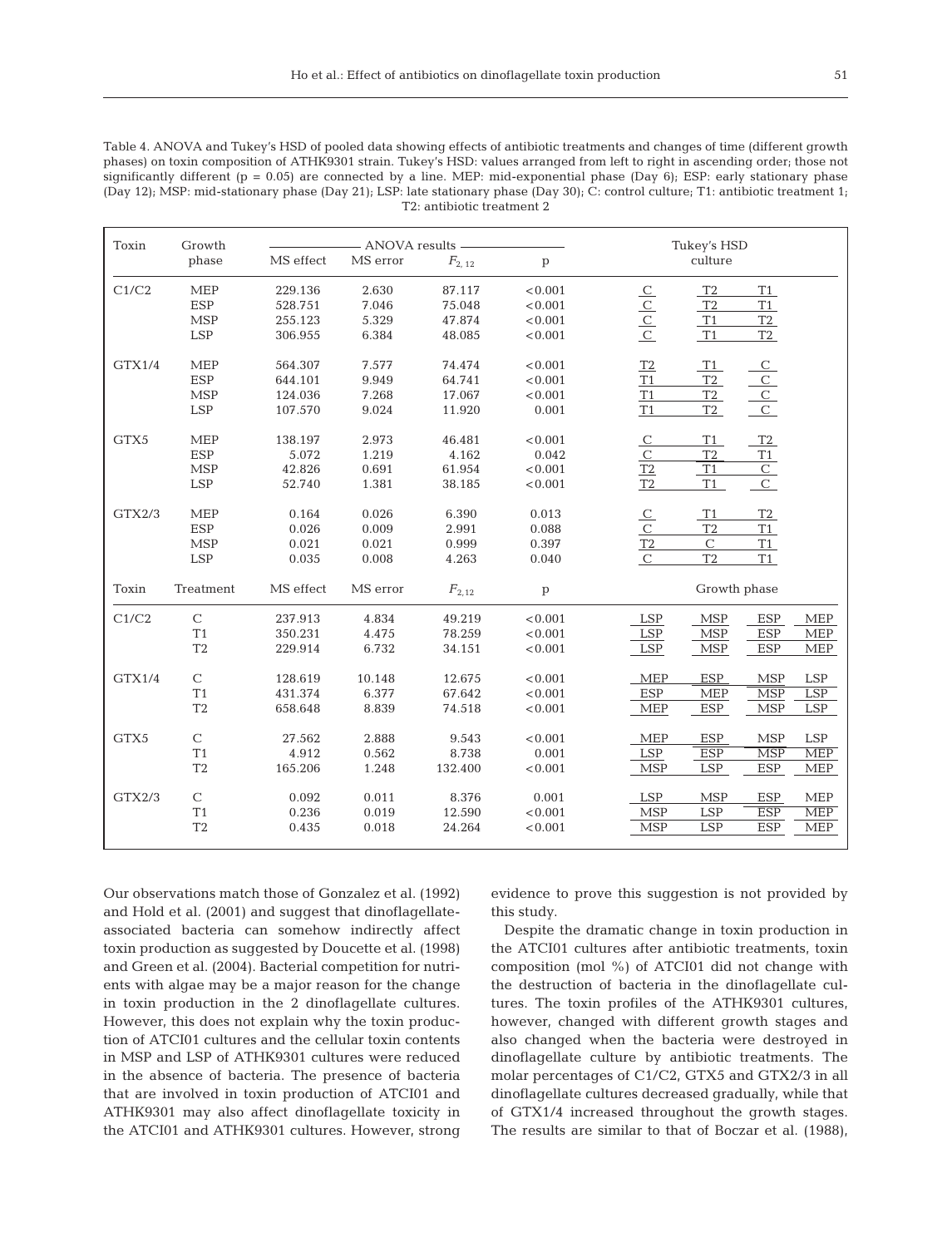who observed changes in the toxin composition of the isolates of *Alexandrium tamarense* and *A. catenella* at various growth stages in axenic cultures. In the antibiotic treatments, the molar percentage of GTX1/4 decreased while that of C1/C2 increased when the growth rates in the dinoflagellate cultures increased during the exponential growth phase (Fig. 7). The cellular production of C1/C2 increased while that of GTX1/4 remained similar or lower than that of the control cultures in the antibiotic treatments (Fig. 6). This indicates that higher growth rates favour the cellular production of C1/C2, but not the production of GTX1/4. A trace amount of GTX2/3 (~1 mol % of total toxin) was detected in all the ATHK9301 cultures in this study. The 2 toxins were not detected in the ATHK9301 cultures by Wang et al. (2005). This change in toxin composition could be due to the fact that the dinoflagellate cultures were maintained under laboratory conditions with high nutrient availability and frequent subculturing.

Contrary to previous reports that the toxin profiles of PST-producing dinoflagellates remained constant under a wide variety of growth stages and environmental conditions (Boyer et al. 1987, Ogata et al. 1987, Kim et al. 1993, Oshima et al. 1993, Sako et al. 1995, Parkhill & Cembella 1999), our data showed that the toxin composition of ATHK9301 varied. Similarly, the dinoflagellate toxin composition changed with growth rate and culture conditions (Boczar et al. 1988, Anderson et al. 1990a, Wang et al. 2005). In addition to these reports, the present study suggests that the toxin profiles in dinoflagellates could also change with growth stages and the presence or absence of bacteria. The susceptibly of toxin profiles of dinoflagellates to different environmental conditions and growth stages could be strain-, isolate- and/or species-specific. Our findings may also explain the dramatic changes in toxicity of the same harmful algal bloom species/strain isolated from natural marine environments where the diversity and abundance of bacteria coexisting with harmful algal bloom species were spatially and temporally different (Wang et al. 2005). Bacterial influences, similar to those demonstrated in our laboratory cultures, on the toxicity of different harmful algal bloom species are expected to occur in natural environments.

*Acknowledgements*. We thank P. J. Harrison for comments and for proofreading the manuscript. This work was supported by Research Grant Council grants HKUST6208/01M and CA00/01.SC01 to P.-Y.Q. and D.P.H.H.

## LITERATURE CITED

Anderson DM, Kulis DM, Sullivan JJ, Hall S (1990a) Toxin composition variations in one isolate of the dinoflagellate *Alexandrium fundyense*. Toxicon 28:885–893

- Anderson DM, Kulis DM, Sullivan JJ, Hall S, Lee C (1990b) Dynamics and physiology of saxitoxin production by the dinoflagellates *Alexandrium* spp. Mar Biol 104:511–524
- Anderson DM, Kulis DM, Qi YZ, Zheng L, Lu S, Lin YT (1996) Paralytic shellfish poisoning in southern China. Toxicon 34:579–590
- Bechemin C, Grzebyk D, Hachame F, Hummert C, Maestrini SY (1999) Effect of different nitrogen/phosphorus nutrient ratios on the toxin content in *Alexandrium minutum*. Aquat Microb Ecol 20:157–165
- Boczar BA, Beitler MK, Liston J, Sullivan JJ, Cattolico RA (1988) Paralytic shellfish toxins in *Protogonyaulax tamarensis* and *Protogonyaulax catenella* in axenic culture. Plant Physiol 88:1285–1290
- Boyer GL, Sullivan JJ, Andersen RJ, Harrison PJ, Taylor FJR (1987) Effects of nutrient limitation on toxin production and composition in the marine dinoflagellate *Protogonyaulax tamarensis*. Mar Biol 96:123–128
- Dantzer WR, Levin RE (1997) Bacterial influence on the production of paralytic shellfish toxins by dinoflagellated algae. J Appl Microbiol 83:464–469
- Doucette GJ, Powell CL (1998) Algal–bacterial interactions: can they determine the PSP-related toxicity of dinoflagellates. In: Reguera B, Blanco J, Fernandez ML, Wyatt T (eds) Harmful algae. Xunta de Galicia and Intergovernmental Oceanographic Commission of UNESCO, Grafisant, p 406–409
- Doucette GJ, Kodama M, Franca S, Gallacher S (1998) Bacterial interactions with harmful algal bloom species: bloom ecology, toxigenesis, and cytology. In: Anderson DM, Cembella AD, Hallegraeff GM (eds) Physiological ecology of harmful algal blooms, Vol G41. Springer-Verlag, Berlin, p 619–647
- Flynn K, Franco J, Fernandez P, Reguera B, Zapata M, Wood G, Flynn KJ (1994) Changes in toxin content, biomass and pigments of the dinoflagellate *Alexandrium minutum* during nitrogen refeeding and growth into nitrogen and phosphorus stress. Mar Ecol Prog Ser 111:99–109
- Gallacher S, Smith EA (1999) Bacteria and paralytic shellfish toxins. Protist 150:245–255
- Gallacher S, Flynn KJ, Franco JM, Brueggemann EE, Hines HB (1997) Evidence for production of paralytic shellfish toxins by bacteria associated with *Alexandrium* spp. (Dinophyta) in culture. Appl Environ Microbiol 63: 239–245
- Gonzalez I, Tosteson CG, Hensley V, Tosteson TR (1992) Role of associated bacteria in growth and toxicity of cultured benthic dinoflagellates. Bull Soc Pathol Exot 85:457–459; available at: http://www.pathexo.fr/pages/english/journal. html
- Green DH, Llewellyn LE, Negri AP, Blackburn SI, Bolch CJS (2004) Phylogenetic and functional diversity of the cultivable bacterial community associated with the paralytic shellfish poisoning dinoflagellate *Gymnodinium catenatum*. FEMS Microbiol Ecol 47:345–357
- Guisande C, Frangopulos M, Maneiro I, Vergara AR, Riveiro I (2002) Ecological advantages of toxin production by the dinoflagellate *Alexandrium minutum* under phosphorus limitation. Mar Ecol Prog Ser 225:169–176
- Gurung TB, Urabe J, Nakanishi M (1999) Regulation of the relationship between phytoplankton *Scenedesmus acutus* and heterotrophic bacteria by the balance of light and nutrients. Aquat Microb Ecol 17:27–35
- Hold GL, Smith EA, Birkbeck TH, Gallacher S (2001) Comparison of paralytic shellfish toxin (PSTs) production by the dinoflagellates *Alxandrium lusitanicum* NEPCC 253 and *Alexandrium tamarense* NEPCC 407 in the presence